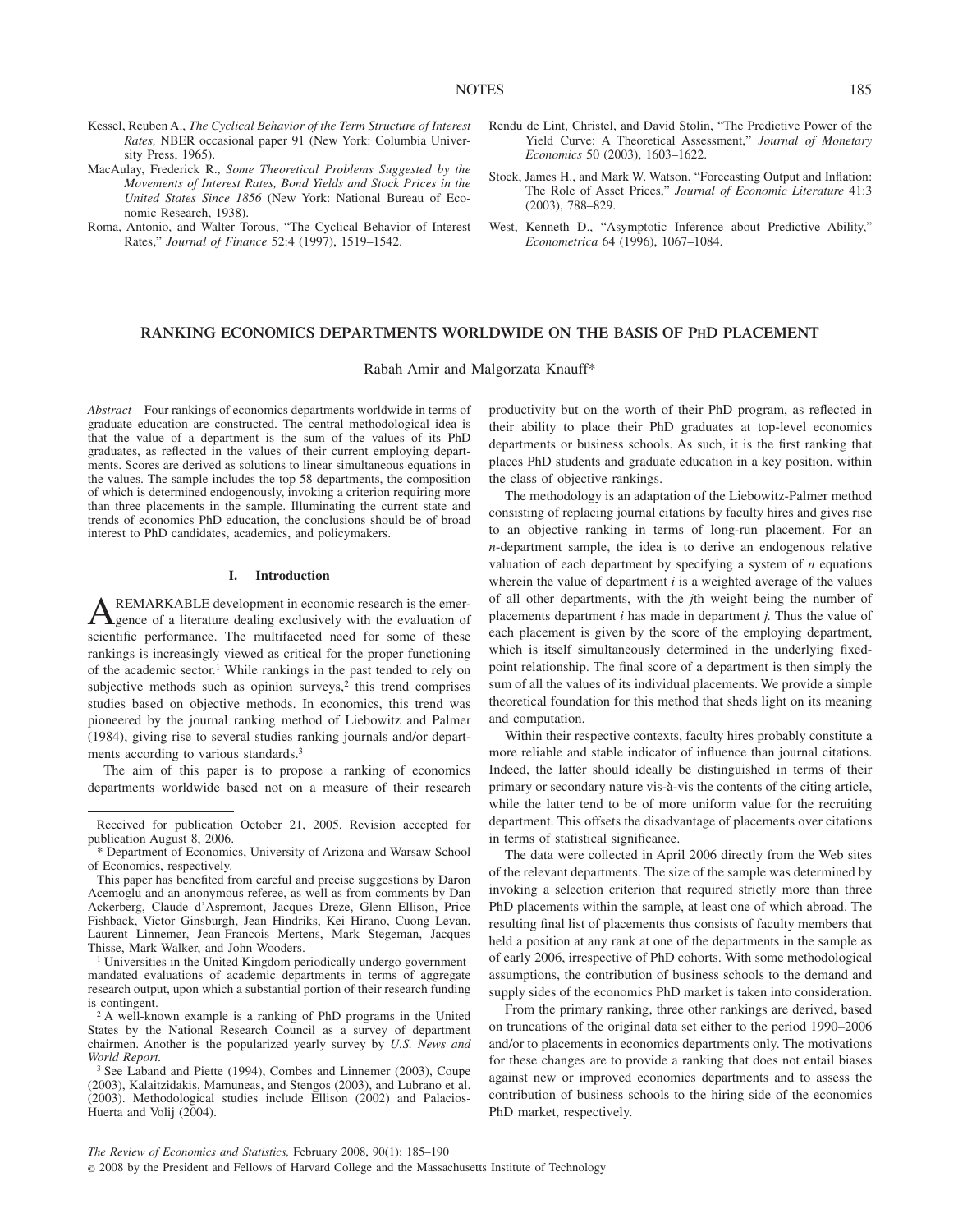One of the primary aims of the present exercise is to provide an up-to-date objective source of guidance in the evaluation of PhD programs for potential recruiters, university administrators, and benefactors as a more informative alternative to the established overall reputation of the institutions. To this end, our ranking is arguably the most relevant one.4

PhD education in economics emerges as a highly concentrated activity, with only ten countries as contributors and the score distribution being strongly skewed to the top. The well-known superiority of U.S. economics departments in terms of the general quality of PhD graduates is unambiguously confirmed by these rankings. Surprisingly, for PhD placement, the top ten U.S. places appear to cluster rather into three separate subgroups, with the dominance by Harvard and MIT prominently confirmed. The participation of good U.S. business schools to the hiring side of the economics PhD market is substantial and growing, and tends to exacerbate the concentration of the rankings while leaving the ordinal ranking virtually unaffected at least for the top twenty places. By contrast, non-U.S. departments typically place very few graduates within business schools. While some newly formed departments in Europe have achieved scores comparable to those of existing leading departments there, U.S. departments that have undergone a major successful build-up in terms of faculty in the past fifteen years experienced an increase in their score that falls quite short of reflecting their current faculty strengths. Further discussion and comparison with other rankings are given below.

## **II. Data and Methodology**

#### *A. Data Gathering and Sample Selection*

For each economics department in the sample and the business school of the same university, we collected data on faculty members holding a full-time appointment at any academic rank (assistant, associate, or full professor in the United States and analogous ranks at non-U.S. universities) as of April 2006. For each individual, the information consisted of the date of PhD graduation, the granting university, and the current affiliation, but not the history of employment.<sup>5</sup> Thus the term "placement" in this paper clearly differs from its customary use in academic life as the first long-term affiliation of a PhD graduate. Consideration was limited to individuals holding appointments at economics departments and business schools, and not at other departments.6 Those with an economics appointment are included irrespective of their PhD discipline (some hold PhDs from business administration or mathematical sciences). Individuals with a

business school appointment must hold an economics PhD to be included. Thus while business PhDs employed at business schools are excluded (unless they hold a joint appointment in economics), the contribution of these schools to the demand and supply sides of the economics PhD market is fully accounted for.7

A key decision is to determine the selection criteria for the sample of economics departments. It should be large enough to ensure that the study would not amount to an update of where exactly the usual top ten places stand today, and that it would include lesser-known places that have undergone serious improvements in recent times, as well as a selection of departments outside the United States to allow for international comparisons. On the other hand, the criteria must be demanding enough to include only departments that are making a recognized contribution to PhD education on a worldwide competitive basis.

*Inclusion Criterion: To be included, an economics department must have placed strictly more than three of its PhD graduates as current faculty members, as of April 2006, in economics departments included in the sample (other than itself) or in business schools from the same set of universities, with the further requirement that at least one of these placements is in a department or a business school located in a different country.*

As business schools are not ranked as such, a key assumption is that a placement in a business school is assigned the value of the economics department of the same university. As rankings of economics departments and business schools tend to have a good correlation, this is a good approximation (it will be confirmed as such by our ranking at least for the top twenty places). Likewise, a placement from a department other than economics accrues value to the same university's economics department, which is justified since such an individual would typically have been associated to some degree with the latter's PhD program.

Invoking this criterion gives rise to a sample of 58 economics departments worldwide, which is just about the target size we had in mind as appropriate for this study. As there is no systematic way of uncovering these departments, our approach involved some trial and error.

While most reactions from colleagues about this criterion tended to argue that the threshold of more than three was too low, we felt it was desirable to err on the side of inclusion to include enough international universities to allow for meaningful and representative comparisons.<sup>8</sup> While this threshold was binding for only three departments, 22 others (roughly 40%) have placed at least 25 graduates each in the sample.

The additional requirement of placing at least one PhD graduate abroad is justified on two separate grounds. First, it seems like a reasonable criterion to justify a contribution to PhD education at a worldwide competitive level, as economics is probably the most internationally integrated of all disciplines. Second, and more importantly, this requirement emerged as critical to rule out the presence of some departments that have succeeded in placing more than three PhD graduates in economics departments within the same country or even city (including their own department) as part of a hiring process motivated primarily by concerns outside of the competitive realm.

<sup>4</sup> For some other purposes, such as guidance for PhD applicants, a ranking based on value added would be more desirable. Such a goal would require some normalization by the value of incoming students, which is beyond our scope due to obvious data limitations. By measuring the value of outputs only, our rankings embed the quality of the recruiting strategy (of PhD students) employed by departments as one of the relevant dimensions.

<sup>5</sup> This information was collected directly from the departments' Web sites whenever it was available and up to date. In some cases, we solicited information directly from departments or from national academic databases.

<sup>6</sup> This excludes economics PhDs employed at related departments, such as public policy or political science. As such people often hold a joint appointment in economics, this is probably not a major loss of precision. Including such people poses serious methodological problems in that it would require an endogenous evaluation of these departments as "economics departments" in view of our methodology, as will become clear below.

<sup>7</sup> As PhD programs in business schools tend to be small, we are capturing the bulk of economics-related activity.

<sup>8</sup> Another reason for this threshold is that it is convenient to use the same threshold for our second ranking based only on more recent placements. In this case, the same threshold is of course more demanding.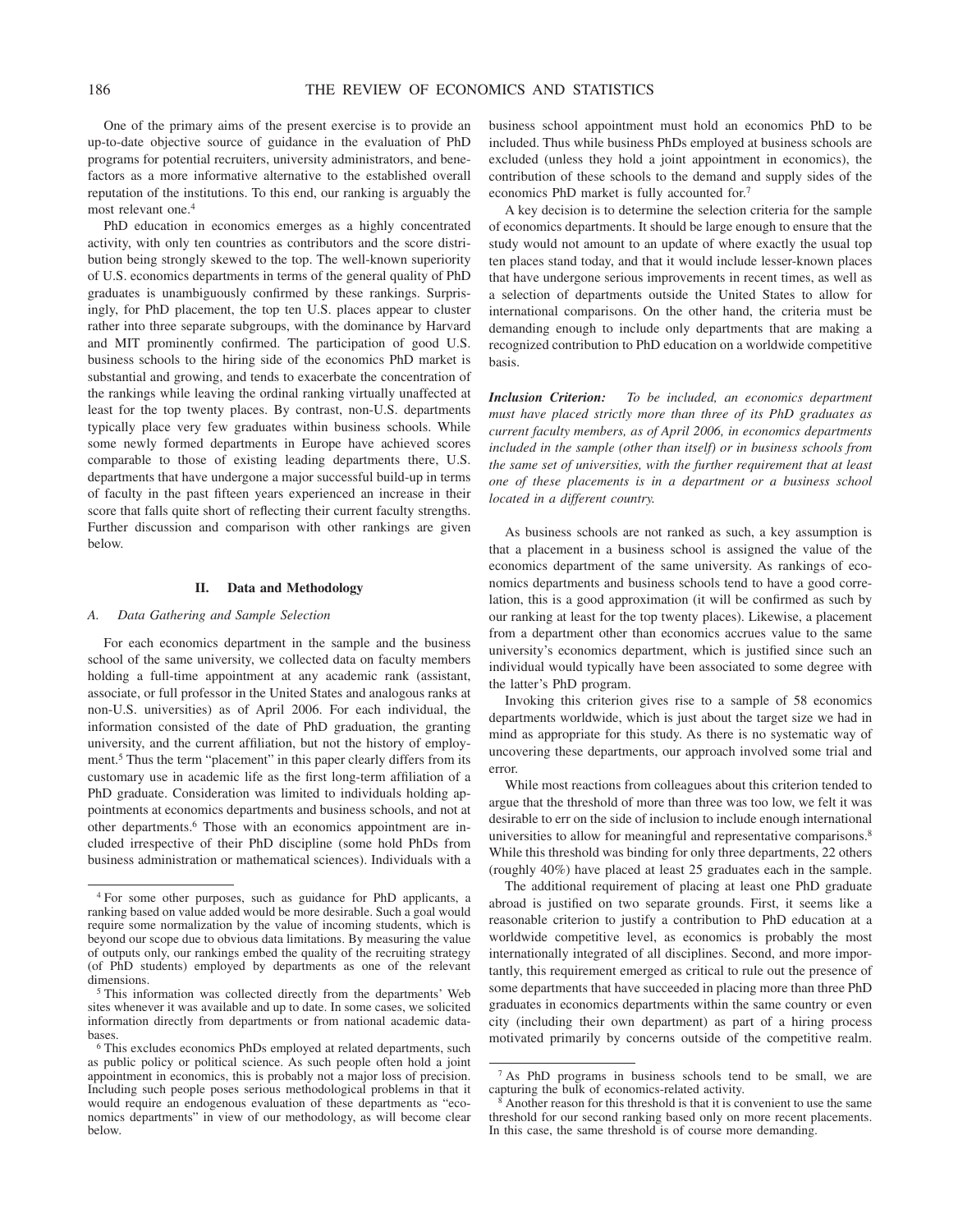These considerations ended up being relevant in a few countries.<sup>9</sup> In the converse direction, the requirement of one foreign placement did not disqualify any well-established department that would have otherwise qualified. U.S. departments have not been subjected to this secondary requirement, the justification being that faculty hiring is well-known to be competitive in the United States. Three U.S. departments in the sample fail the requirement: Duke U, Penn State U, and U Washington, which we interpret to mean that these do not satisfy the international dimension alluded to earlier.

Another key dilemma we faced was to determine whether own hires, that is, faculty members for whom the employing and the PhD-granting departments have constantly been the same, starting at graduation,10 ought to count in the present ranking.11 This issue is particularly troublesome in light of the fact that many non-U.S. departments continue to hire their own graduates on a somewhat regular basis for two opposite reasons. The first is that the local candidate may simply be the best person they could get in a particular year. The second, rather unfortunate, reason is that even some of the best non-U.S. departments still have "old-fashioned" members who, periodically if not systematically, endeavor to restrict hiring to or at least favor their own graduates irrespective of quality considerations, and sometimes succeed in imposing their views on their colleagues. In view of the sustained coexistence of these two conflicting ways of managing the hiring process, the appropriate course of action was to select, on the basis of faculty members' CVs, those who were probably hired according to international standards. To this end, we included all individuals whose CV is consistent with a positive tenure decision within six to nine years of PhD graduation at a top-sixty economics department in the United States.12 This is obviously an approximate and partly subjective criterion.

#### *B. Methodology for the Rankings*

Our rankings are based on an adaptation of Liebowitz-Palmer's method to PhD placements. Let *qij* be the number of PhD graduates from economics department *i* employed by economics department (or business school) *j* as of April 2006, where *i* and *j* belong to our sample of *n* departments, the selection of which was based on the inclusion criterion above.

Let  $Q = [q_{ij}]_{n \times n}$  denote the placement matrix and  $\mathbf{q} = [q_i]_{n \times l}$  be the vector whose *i*th coordinate  $q_i = \sum_{j=1}^{n} q_{ij}$  is the total number of graduates in the sample from department *i.* The first step of the ranking procedure is to take the column vector **q** and divide each of its entries by the column sum. This yields the first ranking, which is treated as a vector of weights in the next iteration. We multiply the number of placements of department  $i$  in department  $j$  by the latter's weight. Again, we add these weighted numbers along each row and divide by their total to get the next vector of weights, normalized to sum to 1. In symbols,

$$
\nu_{i,1} = \frac{q_i}{\sum_{i=1}^n q_i} \quad \text{and} \quad \nu_{i,h} = \frac{\sum_{j=1}^n q_{ij} \nu_{j,h-1}}{\sum_{i=1}^n \sum_{j=1}^n q_{ij} \nu_{j,h-1}}.
$$

The score of the *i*th department and hence the score *n*-vector are given by

$$
\nu_i = \frac{\sum_{j=1}^n q_{ij} \nu_j}{\sum_{i=1}^n \sum_{j=1}^n q_{ij} \nu_j} \text{ and } \nu = \frac{Q \nu}{\|Q \nu\|}.
$$

Thus  $\nu$  is the eigenvector corresponding to the largest (positive) eigenvalue, whose existence and uniqueness follow from the Perron-Frobenius theorem for positive irreducible<sup>13</sup> matrices (e.g., Seneta, 1981). While Liebowitz and Palmer report that this process converged quickly for their citation data, this result guarantees convergence for any such data set as long as the natural property of irreducibility is verified. This provides a simple and rigorous theoretical foundation for the procedure that fully clarifies when, how, and why it actually works.

#### **III. The Rankings**

This methodology is applied to four different rankings using different parts of the data, all displayed in table 1. The first ranking, R1, is based on the entire data set as described in sections IIA and B. The other three rankings are based on different subsets of the entire data set, as follows. The second ranking, R2, reflects placements within only economics departments for the entire period. By the same inclusion criterion, four institutions from the original sample no longer qualify (as indicated by the mention "f.i.t." or "failed the inclusion test"). The third ranking, R3, considers only graduates from 1990 onward, with the original data truncated accordingly, and all other aspects of R1 preserved. The same inclusion criterion eliminates fourteen institutions from the original sample, reducing our sample to 44 departments for R3. The fourth ranking, R4, further restricts the data of R3 to placements in economics departments only. The next two columns, "total # grad" and "# grad in econ," give each institution's total placements over the entire period in R1 and R2 respectively, that is including and excluding those in business schools. The last column, "# grad in US top 10," gives each institution's total placements in the top ten U.S. economics departments<sup>14</sup> (for the entire time period, but excluding business schools). Finally, table 2 gives some concentration measures and correlations between the four rankings and the total number of placements.

<sup>9</sup> Our sample would otherwise include U Complutense Madrid and U Barcelona, as they have placed business professors in the economics departments of Carlos III and Pompeu Fabra respectively, which include business administration. Similarly, the dual nature of Oxford and Cambridge, as unusual combinations of first-rate research institutions and teaching colleges, might have led to more U.K. universities in the sample.

<sup>10</sup> An applicant hired by his home department some years after PhD graduation is not considered an "own hire." There were several such cases in our sample, even at some of the best U.S. departments, where these individuals tend to have better research records than their average colleague. On the other hand, outside the United States "own hires" tend to be more often than not a signal of favoritism and weakness of the recipient's research record.

<sup>&</sup>lt;sup>11</sup> Indeed, according to the procedure at hand, every own hire, if counted, would end up contributing to the final score of the department some weighted amount of that same final score.

While some readers may question the appropriateness of the references to U.S. practices as benchmarks for universities worldwide, we would defend this choice on account of the fact that it is the national system that has the most competitive and well-identified (though multilayered) standards for the economics discipline.

<sup>&</sup>lt;sup>13</sup> *Q* is irreducible if there exists  $t > 0$  such that  $Q<sup>t</sup>$  has no zero entries. That is, one can go from any department to any other by following some finite sequence of departments, each of which has hired at least one person from the previous. Intuitively, this property reflects the fact that the top world economics departments are sufficiently interconnected by the hiring process. This critical property for the method clearly holds in our setting.

<sup>&</sup>lt;sup>14</sup> These are the top twelve in R1 minus London School of Economics (LSE) and Oxford, which indeed correspond to the classical U.S. top ten.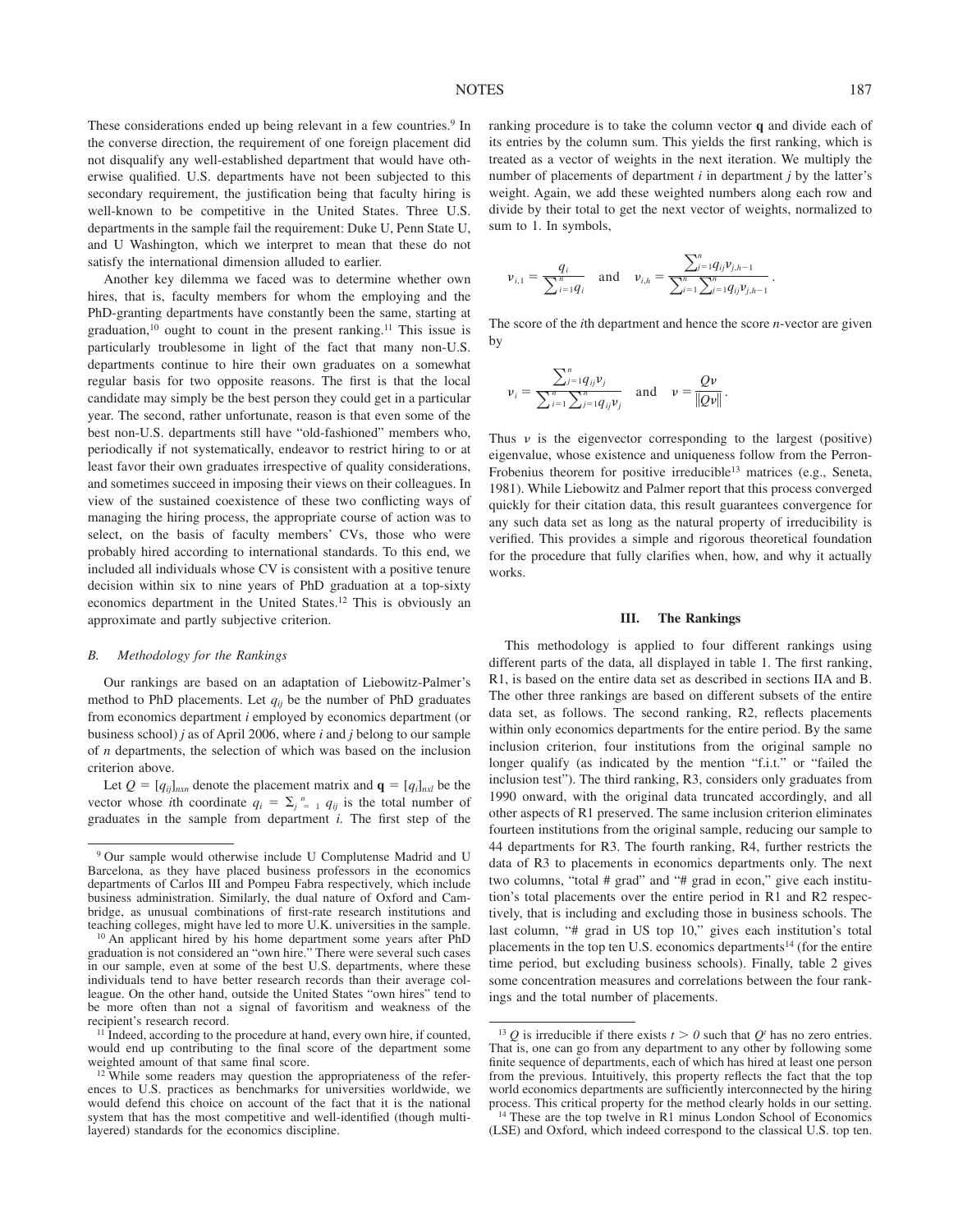|                |                             |             |             | TAITHTION TET           |             |                 |                   |                          |
|----------------|-----------------------------|-------------|-------------|-------------------------|-------------|-----------------|-------------------|--------------------------|
| R <sub>1</sub> | Economics Dept.             | R1<br>score | R2<br>score | R <sub>3</sub><br>score | R4<br>score | total #<br>grad | # grad in<br>econ | # grad in U.S.<br>top 10 |
| $\mathbf{1}$   | <b>MIT</b>                  | 100.00      | 93.11       | 100.00                  | 100.00      | 255             | 158               | 74                       |
| $\mathfrak{2}$ | Harvard U                   | 97.70       | 100.00      | 85.36                   | 87.96       | 252             | 160               | 58                       |
| 3              | Stanford U                  | 37.10       | 38.29       | 43.69                   | 59.34       | 166             | 119               | 35                       |
| $\overline{4}$ | Princeton U                 | 33.39       | 37.56       | 34.91                   | 43.84       | 131             | 102               | 38                       |
| 5              | U Chicago                   | 31.90       | 35.69       | 38.09                   | 65.09       | 154             | 114               | 30                       |
| 6              | Yale U                      | 24.01       | 29.21       | 22.04                   | 30.13       | 107             | 87                | 29                       |
| 7              | UC-Berkeley                 | 18.58       | 30.01       | 17.05                   | 28.95       | 115             | 98                | 20                       |
| 8              | Oxford U                    | 13.55       | 12.09       | 7.10                    | 3.97        | 45              | 38                | 6                        |
| 9              | U Minnesota                 | 9.86        | 9.51        | 12.43                   | 13.41       | 75              | 65                | 18                       |
| 10             | Northwestern U              | 9.67        | 12.68       | 14.97                   | 29.83       | 101             | 85                | 18                       |
| 11             | LSE                         | 7.03        | 10.53       | 9.85                    | 21.33       | 60              | 50                | $\,$ 8 $\,$              |
| 12             | U Pennsylvania              | 6.22        | 9.04        | 4.91                    | 9.79        | 57              | 41                | 6                        |
| 13             | Carnegie Mellon U           | 6.21        | 1.90        | 0.14                    | 0.41        | 31              | 18                | $\overline{4}$           |
| 14             | U Rochester                 | 5.69        | 5.84        | 3.67                    | 4.81        | 52              | 40                | 6                        |
| 15             | <b>UC-Los Angeles</b>       | 5.53        | 3.91        | 8.64                    | 8.65        | 36              | 28                | 3                        |
| 16             | U Wisconsin                 | 4.85        | 3.46        | 2.35                    | 3.29        | 56              | 47                | 5                        |
| 17             | U Michigan                  | 3.67        | 7.34        | 6.02                    | 6.26        | 35              | 29                | $\mathbf{1}$             |
| 18             | Duke $U^{(*)}$              | 3.60        | 2.01        | 6.59                    | f.i.t.      | 15              | 11                | $\overline{4}$           |
| 19             | Cambridge U                 | 3.12        | 5.21        | 0.78                    | 0.85        | 25              | $22\,$            | 3                        |
| 20             | Columbia U                  | 2.93        | 4.01        | 3.33                    | f.i.t.      | 37              | 23                | 3                        |
| 21             | Cal Tech                    | 2.68        | 3.04        | f.i.t.                  | f.i.t.      | 12              | 12                | $\overline{4}$           |
| 22             | UC-San Diego                | 1.98        | 1.58        | 3.01                    | 0.99        | 20              | 16                | $\mathbf{1}$             |
| 23             | Penn State $U^{(*)}$        | 1.96        | 5.38        | 3.78                    | 13.48       | 6               | 5                 | $\overline{\mathbf{c}}$  |
| 24             | U Maryland                  | 1.83        | 3.23        | 2.69                    | f.i.t.      | 13              | 9                 | 3                        |
| 25             | Johns Hopkins U             | 1.63        | 3.40        | f.i.t.                  | f.i.t.      | 19              | 16                | 3                        |
| 26             | Brown U                     | 1.53        | 1.58        | 1.72                    | f.i.t.      | 13              | 10                | $\mathfrak{2}$           |
| 27             | U College London            | 1.44        | 1.35        | 3.28                    | 5.81        | 8               | 8                 | $\overline{c}$           |
| 28             | New York U                  | 1.39        | 1.00        | 2.75                    | 4.51        | 20              | 14                | 3                        |
| 29             | U Toulouse                  | 0.93        | 1.34        | 2.20                    | 8.02        | 18.5            | 17                | $\mathbf{1}$             |
| 30             | Stockholm School Econ       | 0.89        | f.i.t.      | 0.80                    | f.i.t.      | 15              | 11                | 1                        |
| 31             | Purdue U                    | 0.87        | 1.03        | f.i.t.                  | f.i.t.      | 12              | 10                | $\mathbf{1}$             |
| 32             | Cornell U                   | 0.81        | 1.48        | 0.47                    | 2.03        | 28              | 23                | $\mathbf{1}$             |
| 33             | U Virginia                  | 0.80        | 1.14        | f.i.t.                  | f.i.t.      | 6               | $\overline{4}$    | $\overline{c}$           |
| 34             | Boston U                    | 0.76        | 1.23        | 1.96                    | 4.94        | 13              | 11                | $\mathbf{1}$             |
| 35             | The Hebrew U                | 0.68        | f.i.t.      | f.i.t.                  | f.i.t.      | 11              | 10                | $\boldsymbol{0}$         |
| 36             | U Illinois-Urbana           | 0.61        | 1.13        | f.i.t.                  | f.i.t.      | 12              | 11                | $\mathfrak{2}$           |
| 37             | <b>U</b> Brussels/ECARES    | 0.57        | f.i.t.      | 0.62                    | f.i.t.      | 6.5             | 6                 | $\mathbf{1}$             |
| 38             | Queen's U                   | 0.50        | 0.30        | 0.65                    | 0.33        | 18              | 14                | $\overline{0}$           |
| 39             | <b>U</b> Aarhus             | 0.44        | 1.09        | 0.73                    | 3.11        | 15              | 15                | $\mathbf{1}$             |
| 40             | U Pittsburgh                | 0.39        | 0.64        | 0.85                    | 1.87        | 7               | 7                 | 1                        |
| 41             | EHESS-Paris                 | 0.38        | 3.14        | 0.69                    | 8.89        | 9               | 9                 | $\mathbf{1}$             |
| 42             | Pompeu Fabra U              | 0.34        | 0.58        | 0.85                    | 3.02        | 6               | 6                 | $\boldsymbol{0}$         |
| 43             | U Iowa                      | 0.29        | 0.23        | 0.27                    | f.i.t.      | 16              | 10                | $\boldsymbol{0}$         |
| 44             | <b>SUNY-Stony Brook</b>     | 0.28        | 0.10        | 0.31                    | f.i.t.      | 8               | 6                 | $\boldsymbol{0}$         |
| 45             | U Western Ontario           | 0.24        | 0.48        | f.i.t.                  | f.i.t.      | 11              | 10                | $\mathbf{1}$             |
| 46             | U British Columbia          | 0.22        | 0.40        | f.i.t.                  | 0.05        | 10              | 9                 | $\boldsymbol{0}$         |
| 47             | U Paris I                   | 0.22        | 1.75        | 0.60                    | 4.86        | 25              | $25\,$            | $\mathbf{0}$             |
| 48             | ANU-Canberra                | 0.20        | 0.39        | f.i.t.                  | f.i.t.      | 10              | 10                | $\boldsymbol{0}$         |
| 49             | U Louvain/CORE              | 0.17        | 0.47        | 0.24                    | 1.59        | $28\,$          | $28\,$            | $\boldsymbol{0}$         |
| 50             | U Toronto                   | 0.13        | 0.08        | f.i.t.                  | f.i.t.      | 13              | $\,$ 8 $\,$       | $\mathbf{0}$             |
| 51             | Rice U                      | 0.12        | 0.12        | f.i.t.                  | f.i.t.      | $\overline{4}$  | $\overline{4}$    | $\mathbf{0}$             |
| 52             | U Washington <sup>(*)</sup> | 0.12        | 0.31        | f.i.t.                  | f.i.t.      | $\sqrt{5}$      | $\overline{4}$    | $\mathbf{0}$             |
| 53             | Iowa State U                | 0.08        | f.i.t.      | f.i.t.                  | f.i.t.      | 8               | 6                 | $\mathbf{0}$             |
| 54             | European U Institute        | 0.07        | 0.13        | 0.31                    | 1.82        | 13              | 13                | $\mathbf{0}$             |
| 55             | U Paris 9                   | 0.03        | 0.24        | f.i.t.                  | f.i.t.      | 6               | 6                 | $\mathbf{0}$             |
| 56             | U Autonoma-Barcelona        | 0.02        | 0.06        | 0.07                    | 0.60        | 11              | 11                | $\mathbf{0}$             |
| 57             | UC-Davis                    | 0.01        | 0.02        | 0.04                    | 0.39        | 6               | 6                 | $\mathbf{0}$             |
| 58             | U Carlos III-Madrid         | 0.01        | 0.06        | 0.07                    | 0.61        | $\overline{4}$  | $\overline{4}$    | $\boldsymbol{0}$         |

TABLE 1.—RANKINGS R1–R4

(\*)means the department fails the additional international placement criterion.

# **IV. Discussion of the Results**

TABLE 2.—DESCRIPTIVE STATISTICS FOR TABLE 1

This section provides a general analysis of the rankings and draws conclusions of potential interest to educators, graduate students, and policymakers. We begin with general observations that can be seen from a cursory inspection of the rankings. While the cardinal scores should not be taken at face value, they do allow for some precise

|                                 | R1       | R <sub>2</sub> | R <sub>3</sub> | R4     |
|---------------------------------|----------|----------------|----------------|--------|
| Herfindahl-Hirschman index      | 1.215.51 | 1.059.42       | 918.36         | 918.36 |
| 2-largest market share          | 43.91    | 39.42          | 41.11          | 32.14  |
| 7-largest market share          | 76.11    | 74.28          | 75.66          | 71.17  |
| Correlation (Ri, total # grads) | 0.94     | 0.92           | 0.93           | 0.87   |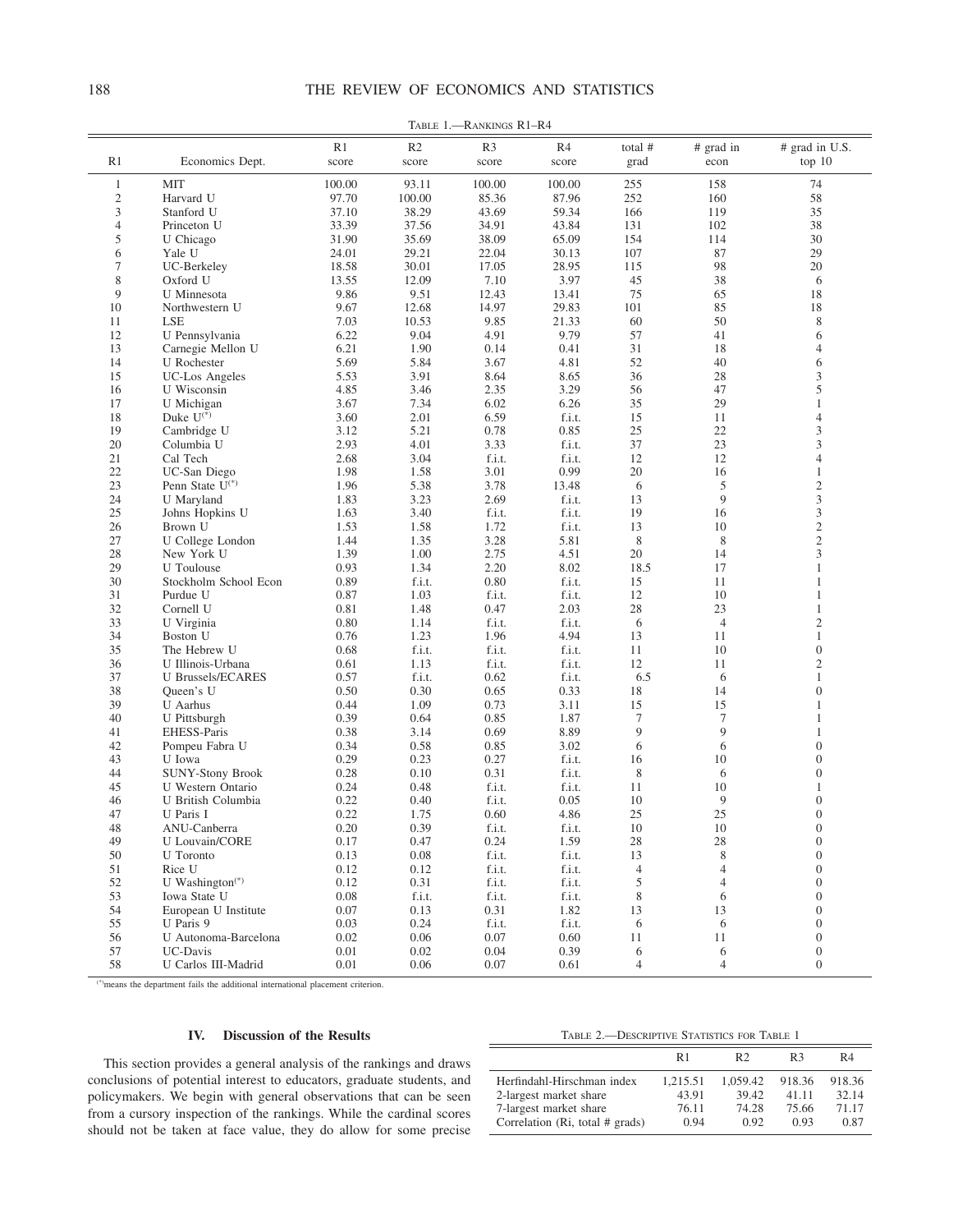comparisons. Economics PhD education emerges as a highly concentrated activity, with the top few departments scoring substantially higher than the others in all four rankings (see table 2). Another reflection of the high concentration is the small number of countries appearing in the rankings: the United States, United Kingdom, Canada, France, Spain, Belgium, Australia, Denmark, Israel, and Sweden.15 The latter four countries are each represented only by one institution. The well-known overall superiority of U.S. departments in terms of the general quality of PhD graduates is strongly reflected in these rankings.16 Hiring of economists by business schools is a significant component of overall placements. In view of the very low relative scores of the departments at the lower end of the rankings (with the top score normalized at 100%, departments in the bottom half each have a score of less than 1%), the fact that the inclusion criterion did indeed err on the side of inclusion is strongly confirmed. Including more departments by imposing less stringent placement requirements would result in a negligible gain in precision.<sup>17</sup>

We now elaborate on these conclusions. Table 2 and the column "# grad in U.S. top 10" give various standard measures of "industry concentration" for our rankings. These measures point to a modest decrease in the level of concentration over time (from R1 to R3). In particular, the overwhelming dominance of Harvard and MIT in R1 has shrunk a bit in R3, although it still persists to a remarkable extent. In the reverse direction, in the top league, Chicago, Stanford, and Northwestern recorded notable gains. These changes are more pronounced in going from R2 to R4. The extremely steep rate of decline of the scores as one moves down the rankings suggests that, with few exceptions, only top departments manage to place PhD graduates in top departments on a regular basis. Yet, while the top ten U.S. economics departments are often portrayed as forming a closed clique in terms of hiring, the column "# grad in U.S. top 10" indicates that 20% of their faculty is composed of PhD graduates from outside the U.S. top ten departments, of which one-third obtained their PhDs from non-U.S. universities. As a consequence, it seems fair to say that these numbers rather refute the insularity hypothesis.

As to the participation of business schools to the hiring side of the economics PhD market, comparing R1 and R3 on the one hand and R2 and R4 on the other, along with a look at the data, reveals a number of observations of interest. With hires by business schools forming a substantial part of overall hiring, this appears to be to a large extent part of a recent and growing trend (60% of the top twenty places recruited between 50% and 85% of their current business school hires after 1990). The rate of decline of the scores is higher when business schools are included, the MIT/Harvard prominence being strongly exacerbated, suggesting that business schools conduct even more selective hiring than economics departments. Despite the significance in a cardinal sense of the contribution by business schools, a remarkable observation is that this hardly affects the ordinal ranking of the

economics departments: R1 and R2 on the one hand and R3 and R4 on the other reflect virtually the same ordinal ranking for the top 20 places. This ceases to hold as well for the bottom half of the places; a key reason is that the level of placement of non-U.S. economics departments in business schools is relatively minor (the only clear exceptions are LSE and Toronto).<sup>18</sup> Finally, the level of participation of business schools is highly correlated with rankings amongst such schools, that is, better business schools tend to hire more economics PhDs.

The first step of the recursive version of the method, as described earlier, measures the total placements each department has made in the sample (see columns "total # grad" and "# grad in econ" of table 1). As such, it already incorporates a rough measure of the quality of the PhD program since our sample comprises only the highest-scoring departments in terms of PhD placement. A somewhat surprising outcome is that the rankings implicit in those two columns and the corresponding actual rankings are remarkably similar, as reflected in the correlation coefficients in table 2. While this stands in sharp contrast to the case of journal rankings, this result simply reflects the fact that the best PhD programs are also those that produce the largest numbers of top-level PhDs, which is quite natural in view of the characteristics of this market. Indeed, the best programs receive more quality PhD applications, can thus afford larger faculties, and provide a richer program with a more diversified set of courses and closer research supervision. This is no doubt also facilitated by their being mostly well-endowed private schools. Naturally, this high correlation reflects a welcome sense of overall efficiency in terms of world welfare. It also follows from this correlation that a measure of average placement quality obtained by dividing scores by number of placements would not differ significantly from the total score.<sup>19</sup>

The share of non-U.S. departments in the sample is remarkably constant over time at 36% (21 out of 58 departments in R1 and 16 out of 44 in R3). However, for economics-only placements, the share of non-U.S. departments increased from 35% to 38% from R2 to R4. While this gain is rather minor, it is nevertheless noteworthy that many of the non-U.S. departments have made most of their nonlocal placements (those excluding own hires) in the past fifteen years. In other words, their number of placements is only slightly lower in R4 than in R2. This indicates that a modest catching-up trend is under way. The reason this observation does not have a significant impact on their overall score is simply that their placements are often limited to departments at the lower end of the ranking.

Several departments have entered the global market for PhD education in the past fifteen years at a level that earned them a place in the present rankings. Some are drastically improved departments

<sup>&</sup>lt;sup>15</sup> While located in Italy, the European University Institute is a Europeanwide graduate school that functions according to international norms and programs.

<sup>&</sup>lt;sup>16</sup> Indeed, most internationally oriented non-U.S. departments that are strongly committed to competitive hiring attend the North American ASSA meetings and tend to aim their recruitment effort at those selected graduates of good U.S. departments that appear promising in terms of their potential to move to, and remain in, their country of location. The rankings vindicate the well-founded nature of this broadly observed hiring strategy.

<sup>&</sup>lt;sup>17</sup> All four rankings reflect a bias in favor of larger departments. While one might be tempted to normalize the scores by faculty size, we decided against such a step because faculty size and the concomitant diversity of scholarly expertise and availability for research mentoring are critical dimensions of PhD education.

<sup>&</sup>lt;sup>18</sup> Possible explanations include the facts that non-U.S. departments in the sample have a lower tendency to specialize in business-relevant economics and U.S. business schools might be less accessible to applicants from outside the United States. Furthermore, non-U.S. business schools hire fewer economists, which may be due to the absence of a research culture within most of them, the more traditional orientation of their teaching mission, and an overall lack of competitiveness (and thus of openness to innovation). Our methodology unfortunately excluded some independent business schools (in other words, those not attached to universities), such as INSEAD or London Business School, which function along U.S. standards and often hire top-level economics PhDs.

<sup>19</sup> A noteworthy exception is that Penn State University would emerge as #1. However, this is not the average value of all of a department's placements because our study considers only placements in the top 58 places, reflecting a bias in favor of lower-ranked departments as more of the lower tail of their placements has been truncated.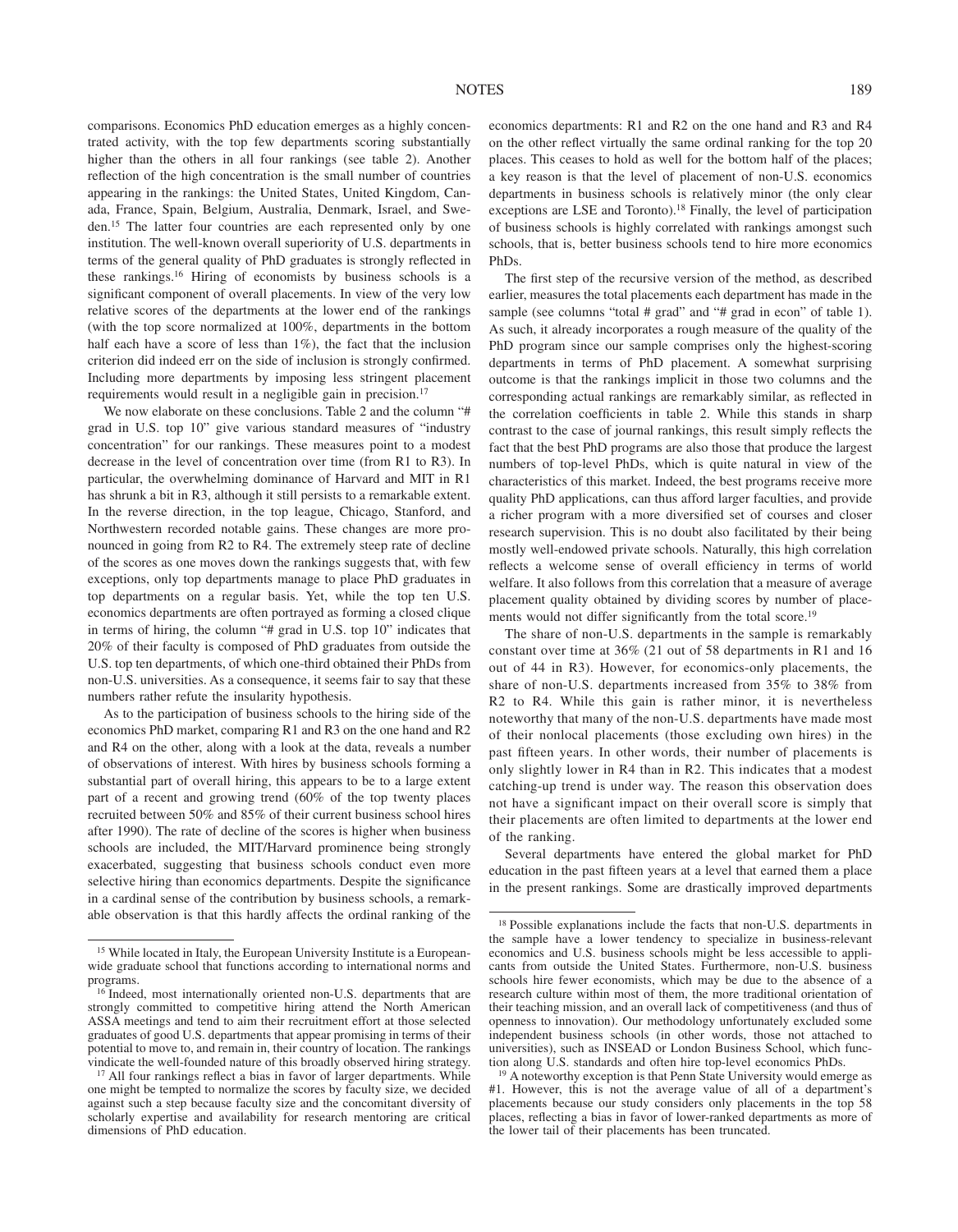(Boston U, New York U, U Brussels/ECARES, and U Toulouse), while others are part of newly founded universities (Pompeu Fabra and Carlos III). The inclusion of R3 and R4 was partly motivated by the desire to assess the current standing of these departments without any bias in favor of older, established departments. Although Boston U and New York U have had first-rate faculties for many years, their scores are surprisingly low. On the other hand, the performance of U Brussels/ECARES, Toulouse, Pompeu Fabra, and Carlos III is already on a par with the best departments in Continental Europe. This suggests that in the more competitive U.S. market, successful entry into the top-level league is harder than in Europe, confirming that the global reputation of a PhD program takes longer to establish outside academic circles and that a substantial lag exists between achieving a first-rate faculty and attracting top-level students and turning them into top economists.20

The National Research Council (NRC), a branch of the U.S. National Science Foundation, establishes a ranking of U.S. graduate programs for several academic disciplines, including economics, on a regular basis. Their most recent ranking, conducted in 1994, is based on a multicriterion assessment relying on survey data and is available in an interactive version on the Internet.<sup>21</sup> Users may select among twenty different criteria and the weights on a scale of 1 to 5 that they ascribe to each of the selected criteria, and receive the corresponding ranking. One such ranking in particular, based exclusively on the criterion of "educational effectiveness," which of the NRC criteria, is most closely related to PhD placement ability, is surprisingly close to ours (restricted to U.S. departments), with a few outliers that may be partly explained by contrasting the long-run nature of our ranking with the fact that this NRC ranking refers specifically to the period 1984–1994.<sup>22</sup>

Our findings may also be usefully related to various rankings constructed on the basis of research output alone. Coupe (2003) develops a ranking of the top hundred most research-productive economists worldwide and reports a high level of concentration; 25% of these scholars are PhDs from MIT, 14% from Harvard, 9% from Princeton, and 7% from each of Chicago and UC-Berkeley. While department rankings on the basis of faculty research productivity also produce outcomes that are lopsided at the top, scores tend to fall at a much lower rate. This may be seen for instance in the recent ranking in Combes and Linnemer (2003, Appendix B),

which also shows that the gap in scores between the top U.S. and non-U.S. departments is less dramatic in research rankings than it is in our PhD program ranking.

A comparison with the research rankings of the top fifty U.S. departments by Dusansky and Vernon (1998), or DV, reveals larger discrepancies. A key reason is that research rankings are known to have pervasive variations across time periods, which in part reflects the high mobility of economics professors. Nevertheless, this research ranking can be invoked to confirm that newly reformed economics departments such as New York U (#6 in DV), Boston U (#7), UC-San Diego (#9), and U Texas-Austin (#11) have achieved a very high rank in terms of the quality of their faculty. Interestingly, a further confirmation of their new status is that these four departments occupy the top four places in the NRC subranking based on the criterion of "change in quality," that is, on a measure of the level of progress made in recent years (as of 1994). However, their standing is not nearly as high in our ranking (U Texas-Austin did not even make our top 58). This discrepancy is further evidence of the reputation lag that follows a drastic department buildup. Another likely contributing factor is the fact that the overall name of a university plays a major role in the ability of its departments to attract highly qualified graduate students.

#### REFERENCES

- Combes, Pierre-Philippe, and Laurent Linnemer, "Where Are the Economists Who Publish? Publication Concentration and Rankings in Europe Based on Cumulative Publications," *Journal of the European Economic Association* 1:6 (December 2003), 1250–1308.
- Coupe, Tom, "Revealed Performances: Worldwide Rankings of Economists and Economics Departments, 1990–2000," *Journal of the European Economic Association* 1:6 (December 2003), 1309– 1345.
- Dusansky, Richard, and Clayton J. Vernon, "Rankings of U.S. Economics Departments," *Journal of Economic Perspectives* 12:1 (Winter 1998), 157–170.
- Ellison, Glenn, "Evolving Standards for Academic Publishing: A q-r Theory," *Journal of Political Economy* 110:5 (October 2002), 994–1034.
- Kalaitzidakis, Pantelis, Theofanis P. Mamuneas, and Thanasis Stengos, "Ranking of Academic Journals and Institutions in Economics," *Journal of the European Economic Association* 1:6 (December 2003), 1346–1366.
- Laband, David N., and Michael J. Piette, "The Relative Impacts of Economics Journals: 1970–1990," *Journal of Economic Literature* 32 (1994), 640–666.
- Liebowitz, Stan J., and John P. Palmer, "Assessing the Relative Impact of Economics Journals," *Journal of Economics Literature* 22:1 (May 1984), 77–88.
- Lubrano, Michel, Luc Bauwens, Alan Kirman, and Camelia Protopopescu, "Ranking Economics Departments in Europe: A Statistical Approach," *Journal of the European Economic Association* 1:6 (December 2003), 1367–1401.
- Palacios-Huerta, Ignacio, and Oscar Volij, "The Measurement of Intellectual Influence," *Econometrica* 72:3 (May 2004), 963–977.
- Seneta, Eugene, *Nonnegative Matrices and Markov Chains* (New York: Springer, 1981).

<sup>&</sup>lt;sup>20</sup> In the less competitive European market, a group of quality scholars, in many cases led by one visionary individual, may create or improve an existing department and bring it up to leading international, though perhaps not elite, standards. Recruiting highly qualified PhD students for such departments is facilitated by the imperfect international mobility of PhD students, which is itself due to a variety of reasons.

<sup>&</sup>lt;sup>21</sup> See http://www.phds.org/rankings/getWeights.php?d=28.

<sup>&</sup>lt;sup>22</sup> With the next NRC ranking now two years overdue (and questionnaires not sent out yet), their last ranking is still quite relevant for our comparative purposes because our own data spans a longer period that includes theirs.